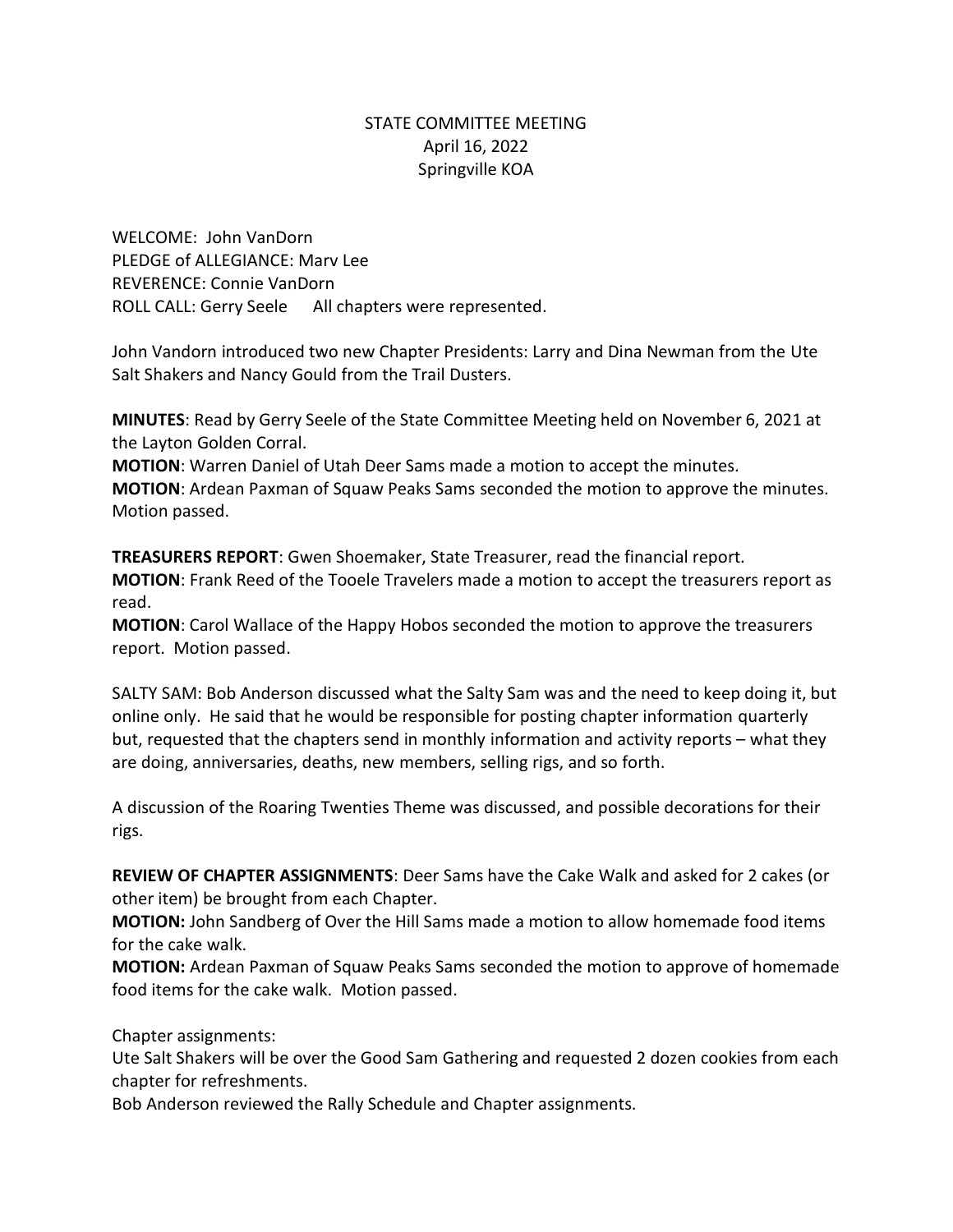Talent Show: Bob Seele encourages each chapter to participate.

Book Exchange: We will have one. You can bring one and take one or can buy one for a quarter. Any money will go to charity.

Noon Concessions: Any interested Chapter may sign up to run the concession booth for a day or more if no other Chapter wants a turn. This would be a Chapter Fund raiser. Chapter Presidents need to let Scott Spencer know by the end of the month if they are interested. It was suggested that the pricing be figured by getting the cost of the food items and then doubling it.

The Rally Schedule was reviewed by Bob Anderson. He reminded us of the Rally date, June 8- 11, 2022 and the Fall Tag, September 15-18, 2022.

It was suggested that Chapter Presidents ask their members wear their Chapter shirts for the opening ceremony and to remember their Chapter Flag.

Non-Chapter or Good Sam members are welcome to attend the Rally.

**RALLY FEE INCREASE:** A discussion on increasing the Rally registration fee was held and it was decided that we should think on it and discuss it at the December meeting

A discussion was held on whether to continue the morning coffee and hot chocolate. It was decided to discontinue it.

Rally Breakfast will be provided by the Squaw Peak Sams and they ask us to bring our own place settings.

Rally arrival times were drawn from a hat and Marv Lee conducted the discussion and drawings. The Utah Sundowners who are over the decorations and the wagon masters from each chapter will need to come a day early. The wagon masters will help with the parking. A count was taken on how many rigs may be attending. Approximately 55.

Rally Parking: If a chapter wants to park together, they need to arrive together. The need for handicapped parking (electricity) must be marked on the registration form. Arrival times:

| 10:30 Utah Trail Dusters | 11:30 Ute Salt Shakers     |
|--------------------------|----------------------------|
| 10:45 Happy Hobos        | 11:45 Tooele Travelers     |
| 11:00 Utah Deer Sams     | 12:00 Peach City Good Sams |
| 11:15 Over the Hill Sams | 12:15 Squaw Peaks Sams     |

Winter Committee Meeting will be held on Nov 5, 2022 at the Layton Golden Corral.